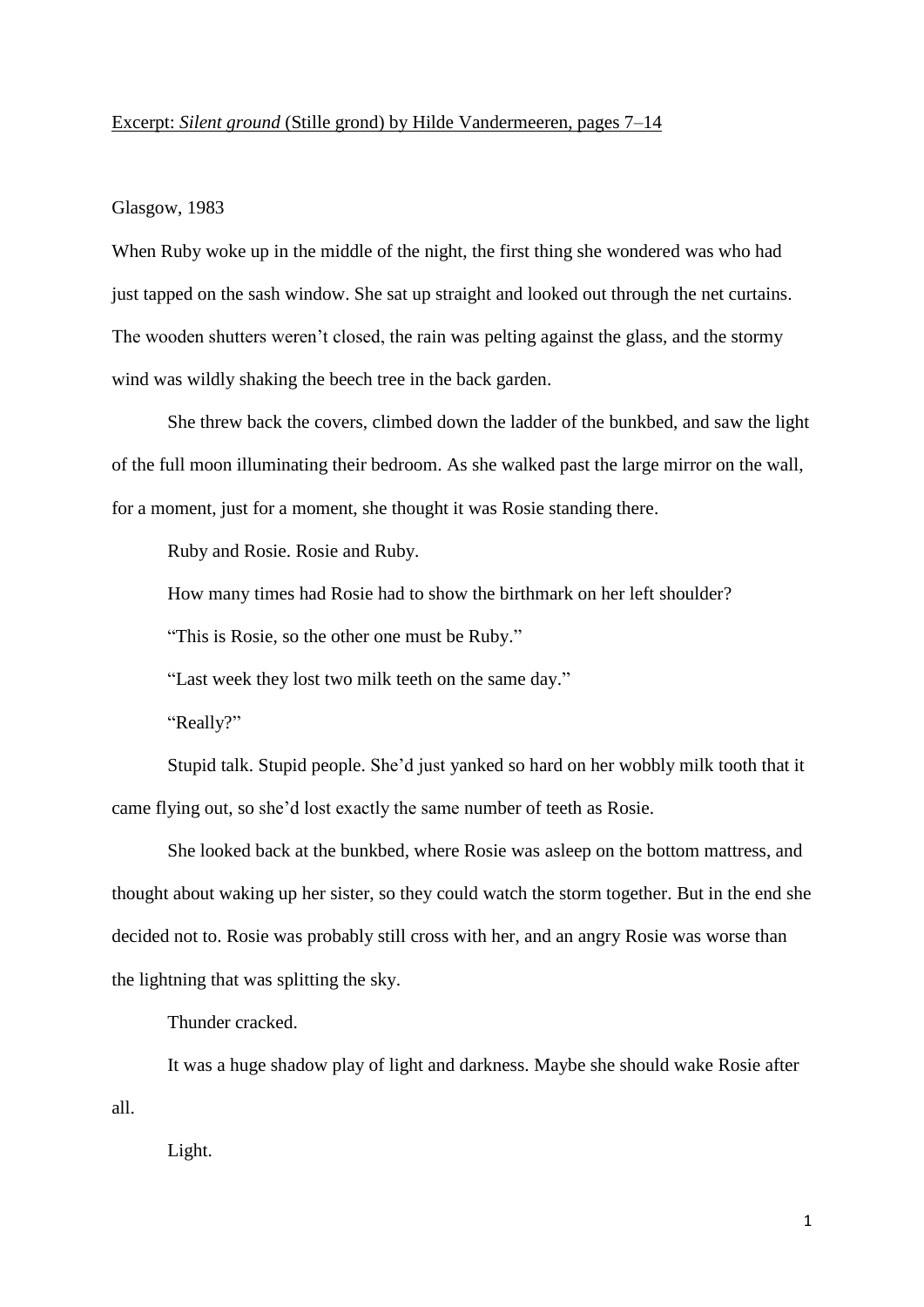She gasped.

*There was someone standing beside the birch tree.*

Dark. Followed by another flash of light.

The shadow had disappeared.

Ruby rubbed her eyes and looked at the empty spot where she'd just seen a figure. It was raining even harder now and something was moving by the bushes at the bottom of the garden. She was about to call her mum and dad, but then she saw what it was: an empty plastic bag. The wind chased it across the grass and blew it into the hedge. It was a shame Rosie wasn't standing next to her, because then they could have laughed about it together.

She turned around, climbed the ladder, and dropped onto the bed.

A while later, she heard a different sound, not the shrieking of the wind.

*Like someone was fiddling with the sash window.*

She yawned, pulled the covers over her head, and fell asleep.

Later she was really, really sorry that she hadn't woken Rosie.

1

Everything comes to an end, thought Donald Cunningham. The minister was sitting in the rocking chair where his wife had waited for him almost every evening for forty years until she saw the light go out in the chapel up on the rocks. Their house was on the edge of Glendale, a village on Skye, Scotland's second-largest island, where the inhabitants were said to be as cold as the crags that surrounded them. Every night Aileen had prayed to God to light up the dark path along the cliffs so that her husband would come home safely. She had never been amused by Cunningham's reply that a good torch was sufficient.

Aileen.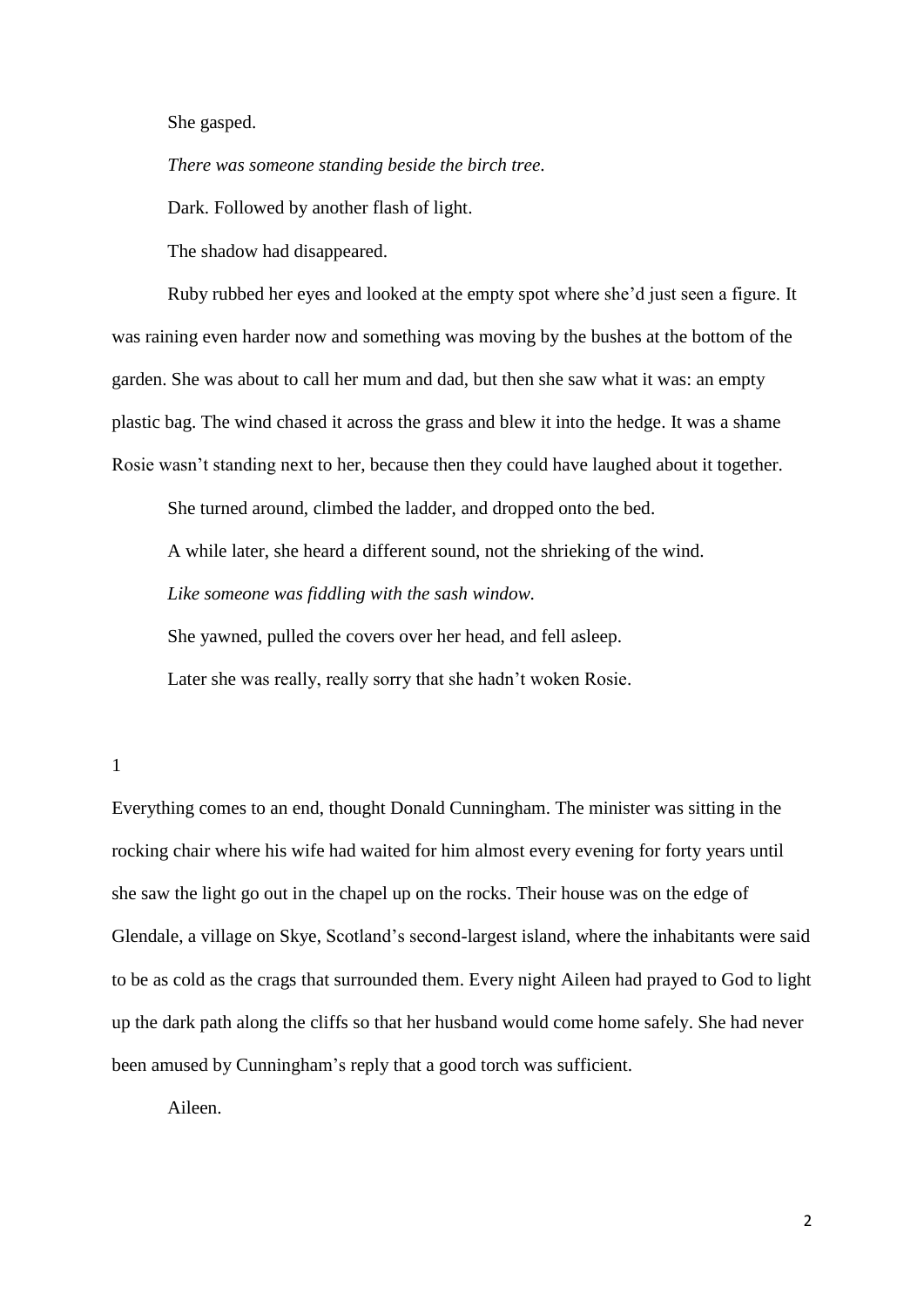Cunningham had seriously doubted his faith on two occasions in his life. The first time was when the gynaecologist had told them they'd never have children, Aileen's dearest wish. It had been Aileen who had finally helped him banish the bitterness from his heart.

"The people here in Glendale need you," she'd said. "And so do I."

The second time he'd suffered a crisis of faith she'd not been there to support him, as her untimely death had been the very cause of his doubt. If a God existed, why did He take the wrong people, he'd wondered. Ten years later he still had no answer.

His gaze slid over his hands and the spots that revealed his age. Maybe it's time for me to go, he thought, things have changed so much since the old days. He'd seen the chapel become emptier and emptier, and realized that people preferred to take their problems to all kinds of specialists in the city now, rather than calling on his help or God's. Except for Mrs Drummond, who came round once in a while with her granddaughter, Leslee, and brought him a homemade lemon meringue pie, he had little contact with the people of the parish these days. He'd seen the number of gravestones in the churchyard grow, and by the end of his active career had buried many people who were younger than him. He was eighty-one now and on dark days like this he'd started to wonder if God was playing some kind of game with him.

As he looked out through the window and saw the mist rising from the sea, he imagined walking to the edge of the cliffs, where the waves crashed beneath him. There was no railing at that spot. His gaze moved on and lingered on the outline of the chapel, silhouetted against the dusk. Anyone who wanted to reach the chapel had to leave their car at a small parking spot and then take a winding path to the top. The ancient chapel was made from the same rocks it clung to, but the chapel was not indestructible. The wind and rain had left their mark, the generator needed replacing, the oak door was broken, the roof leaked, and vandals had sprayed the outside walls with signs he couldn't even decipher.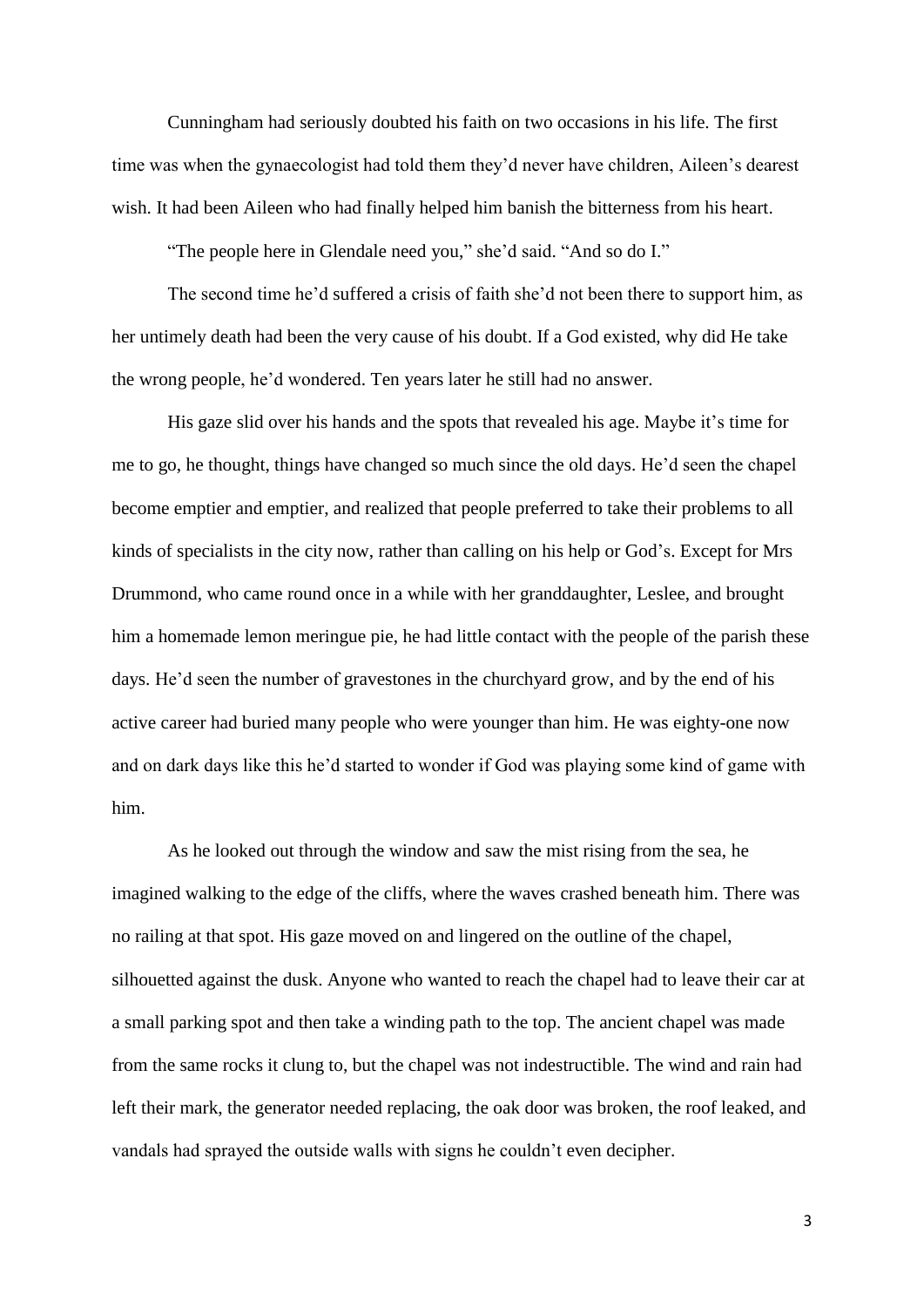There's no place for me in this day and age, thought Cunningham, what business do I have being here? He closed his eyes and waited, but as usual no answer came. When he opened his eyes again, he saw it had started to rain.

The past few years hadn't all been bad, though. There had been some beautiful prayer services in the chapel and, without wanting to sound proud, he could say that he'd saved a handful of lives. Like Maura Maclean's, who hid in the chapel one winter's night and gave him the fright of his life when she suddenly appeared from behind the altar. She was fifteen, freezing cold, and pregnant. And terrified that her father – who was known as Boyd the Butcher, and not for his knowledge of fine meats – was going to murder her because of her condition. Cunningham had listened to Maura, taken her home with him, and discussed the situation with Aileen. Then the three of them had gone together to see Boyd. No one was murdered that night, nor in the days that followed. Over the years since her daughter's birth, Maura had sent the minister the occasional photograph of her daughter. When Cunningham saw the photos of Boyd the Butcher with his laughing granddaughter on his shoulders, he knew everything turned out well in the end.

Aileen regularly reminded him that was thanks to God, not because of his own personal contribution. He must never forget he was only an instrument. She said the same when he told her that he'd already prevented three people from throwing themselves off the cliffs and, when he mentioned his confession book, she said the idea had been sent to him by God.

Cunningham had his doubts.

The confession book that had been in the chapel for years had attracted people from far beyond Glendale. A lonely chapel on the cliffs was a good place to leave your sins behind anonymously, as Cunningham had repeatedly told the press in the past few weeks. It had been a regional journalist who had contacted him first. The journalist wanted to know if he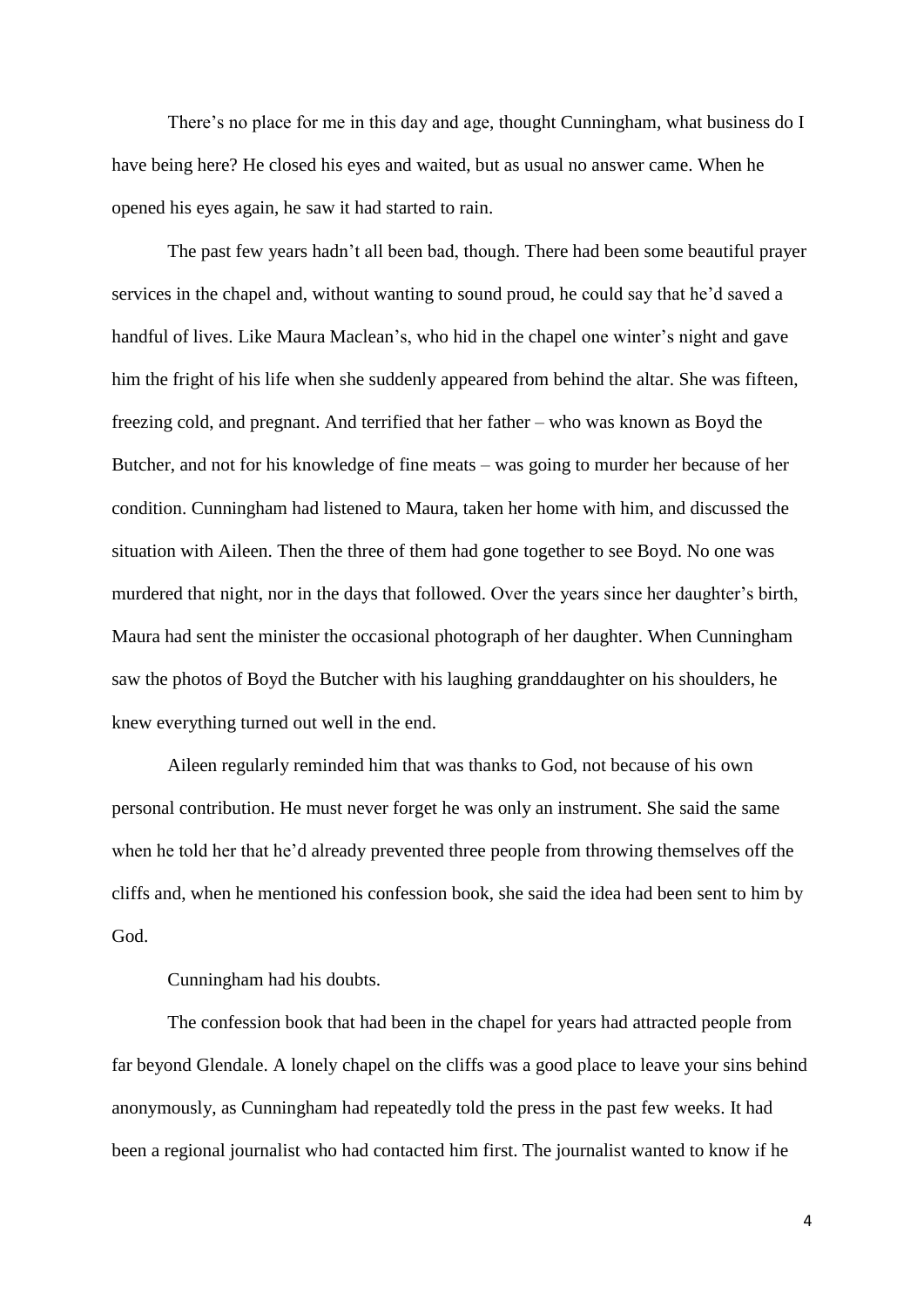was going to oppose the mayor's plans to have the chapel bricked up. The syringes that had been found there had apparently been the last straw. The journalist had asked him if he thought it was a shame that the confession book would no longer have a home. Cunningham had not reacted with spite, but had replied that the confession book would be sure to find a place elsewhere. There were still plenty of churches in Scotland where the roof didn't leak, he'd added. When a few politicians became involved in the discussion, the regional press were followed by the national papers and even a TV station. He'd agreed to every request for an interview. He hadn't done it for the attention, but because he wanted to find an answer to the question of whether his life on earth had been meaningful. A TV reporter had described him in her introduction as a symbol of traditions that were disappearing. Cunningham didn't know whether to be happy about that, or whether it was, in fact, an answer to his existential question.

He looked outside again, where the chapel lay hidden in darkness. The work would begin in two days' time. Tomorrow Cunningham would go and fetch the confession book from the chapel. He'd told the press that people could continue to write in the book until the very last moment.

Suddenly he sat up straight.

There was light in the chapel.

Maybe it was just some local kids who wanted to have one last party. They liked places where no one would come looking for them. Or perhaps it's a late visitor, thought Cunningham, someone like Maura Maclean who wants to say a personal farewell to the chapel before it's too late. It could also be someone who felt the call of the sea. Maybe what he'd said in the press – about the people whose lives he'd saved when they were about to throw themselves from the cliffs – had actually given others the idea of coming here to end it all.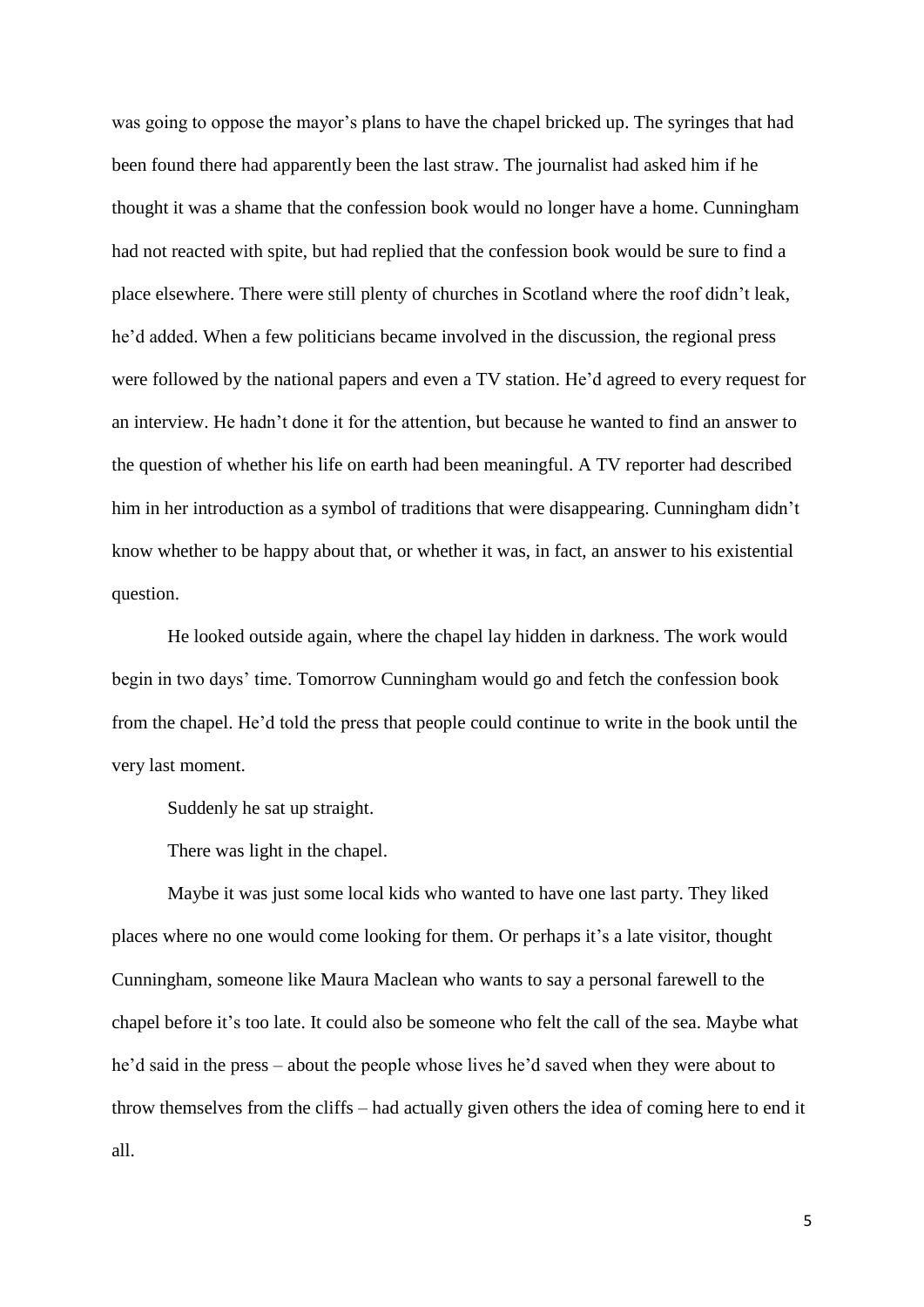He hesitated. Aileen would say he was mad for taking the slippery path to the chapel at his age and in the dark.

But she wasn't there to stop him.

And he still had his torch.

Cunningham stood up, took off his slippers, and fetched his shoes. As he went into the hallway and pulled on his windcheater, he could hear Aileen grumbling at him.

"Yes, I'll wear my hat," he said.

He closed the door behind him, turned on the torch, and headed for the path.

The wind tugged at his cap, and he could hear the raging sea.

Halfway along the path, he stopped. This was too risky. His eyes weren't as sharp these days, and he'd almost taken a tumble over a rock. If he fell now, no one would find him.

Maybe this is a good place to die, he thought. Near the chapel and close to the house where he'd spent so many happy years, the home he'd soon be leaving behind for comfortable sheltered housing in the centre of Glendale.

He turned around and walked home.

An hour later, the light in the chapel was still there.

Later he didn't know what had made him decide to go up there after all. Slowly he climbed the path, his torch showing him the way. Just before the chapel, he stopped. The oak door was ajar. It had been like that for months, ever since someone had made off with the handle. He could hear the wind blasting through a broken window in the chapel. It was a sharp and high-pitched sound, like a warning.

He gave the door a push and, with a squeak, it opened.